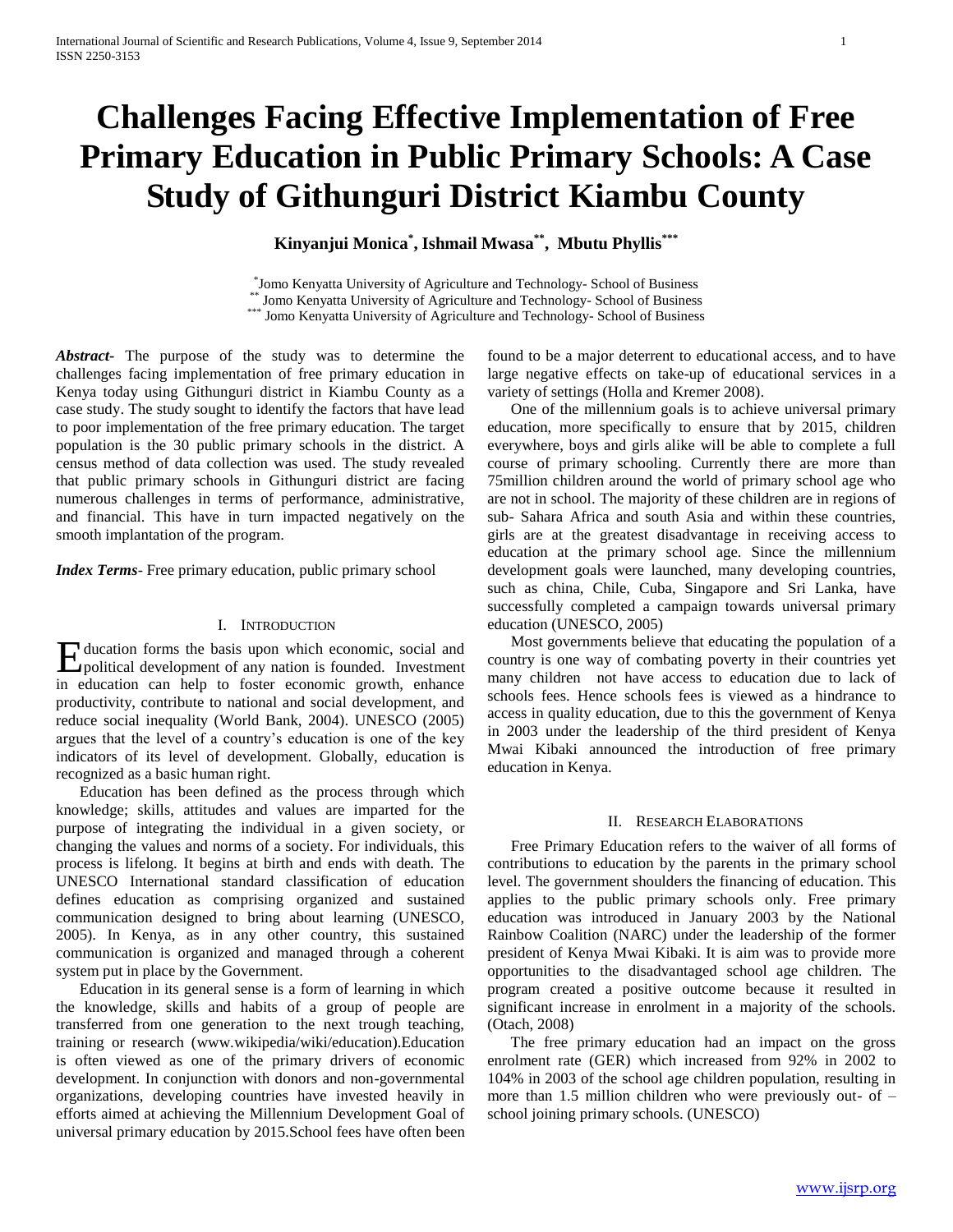Not all children learn at the same pace or in the same way (Hetherington and Parke 1999). Some learn faster than their classmates but others, some of whom have various mental, emotional and physical handicaps, learn more slowly. Of the more than 5 million United States children classified as disabled (about 11% of all students), a little more than 50% are considered learning disabled, about 20% have speech or language difficulties, almost 12% are mentally retarded, 9% are emotionally disturbed and another 8% have various other kinds of handicaps (US Department of Education1997).

 A major question in recent years has been whether these "special'' children should be placed in separate classes or integrated into regular classrooms. Statistics showed in 1997 that 44% of the United States pupils spend most of their school days in regular classrooms, whereas 56% are generally relegated to "special education'' classes (US Department of Education 1997). Advocates of human rights argue that any practice that restricts a person's equal access to an opportunity is detrimental to equal rights. Arguments cited for the defense of mainstreaming are that the handicapped children (particularly the mentally retarded) are likely to learn from the interaction with classmates who are brighter than they are (Taylor *et al.* 1987).

 However, skeptics argue that handicapped children who are "mainstreamed'' will suffer serious loss of self-esteem (not to mention an undermining of their achievement motivation) should they fail to keep pace with their non-handicapped classmates and post-poor score (ibid). Researchers have found relatively small differences in academic achievements between students who have been included in regular classrooms and pupils in special classes (McMillan *et al.* 1986). Integration of children with mild retardation into regular classrooms can lead to increased rather than decreased social rejection (Taylor *et al.* 1987). Although the causes of this rejection may vary – for example, mildly retarded children are shy and avoid people, whereas others are aggressive and disruptive – the children who are rejected are lonelier and more dissatisfied

 Free education posed a great challenge on teachers shortage in public primary schools since FPE worsen the working conditions of teachers since it increased the workload of teachers due to increase in enrollment levels in public primary schools yet salaries remained the same. According to Sanders (2007) free primary education caused qualified teachers to transfer to private primary schools due to deteriorating working conditions in public primary schools and hence public primary schools were left with few number of qualified teachers hence causing a shortage of teachers in public primary schools. According to Mills (2009), some qualified teachers were moved to secondary schools where shortage of teachers was more acute.

 According to a study by Bold et al (2009) reports that while inequality in education access declined with introduction of FPE in 2003, there has been massive transfer of pupils from public to public schools due to decline in the quality of education in public schools. Studies by Tooley et al (2008) parents are opting to enroll their children in private schools where they are required to tuition.

 The researcher support Bold et al (2009) report that FPE caused massive transfer pupils from private schools due to poor performance in public schools but the report ignored the fact that some parents are transferring their children from private primary schools to public primary schools since some public primary schools perform well than private primary schools

 This study adopted descriptive research design and utilized structured questionnaire in collection of primary data from all head teacher.

### III. RESULTS OR FINDING

 It was established that the performance of the schools before introduction of the Free Primary Education in2003 was average, 70% of the respondents indicated most of the schools had an average performance before the introduction of the free Primary Education, 25% of the respondent agreed that the performance was good while 5% of the respondent agreed that the performance was poor. After adoption of free primary education it was established that performance of the public primary schools rapidly deteriorated, 67% of the respondents strongly agreed that the performance was poor. 30% of the respondent indicated that the performance was average, while the lowest percentage of the respondents at 3% indicated that the performance was good. It was also established that significant change in the performance of the schools was attributed to increase in teacher pupil ratio, 93% of the head teachers.

 Majority of the respondents at 83% indicated that the enrolment caused administrative challenges while 17% of the respondent indicated that the enrolment caused no administrative challenges. The respondents were asked to list the administrative challenges they encountered, inadequate facilities was the major challenge followed by increased student teacher ratio then student mobility from public to private and within private .

#### **REFERENCES**

- [1] Alubisia, A. (2005). A Review of Experiences, Challenges and Lessons from East Africa free primary education.
- [2] Arenstrop, R. (2004). Kenya, Lesotho, Malawi and Uganda: Impact of Universal Primary Education. Washington.
- [3] Chuck, A. (2009). The effects of Free Primary Education in Quality of Education in Nairobi Public Schools.
- [4] Government printer. Ministry of Education, (1999). Curriculum-Based Establishment. A Publication by Chief Inspector of Schools. Nairobi: Government Printer.
- [5] Holla A, Kremer M. 2008. Pricing and access: lessons from randomized evaluation in education and health. Mimeo. Harvard Univ., Cambridge, MA
- [6] Ministry of Education, (2006). Millennium Development Goals: Need Assessment Report, achieving Universal Primary Education. Nairobi:
- [7] Miskel, G. & Wayne, K. (1991). Education Administration: Theory, Research and Practice.
- [8] Mills, Michael. 2009. personal communication,, World Bank, Kenya.
- [9] Mutua, M. Kipchirchir, M,Kemboi, L. & Chesire, M. (2010). The Impact of Free Primary Education on Performance of Teaching Stakeholders in Public Schools in Kenya: A Case of Public Schools in Bungoma East District.
- [10] Otach, O. (2008). Abolishing school fees in Africa: Lessons from Ethiopia, Ghana, Kenya, Malawi and Mozambique
- [11] Republic of Kenya. (2009). Education Sector Report: Realizing Vision 2030 Goals Through Effective and Efficient Public Spending. Kenya. Nairobi.
- [12] Republic of Kenya. (2004). National Action Plan on Education for All (2003-2005). Nairobi: Government Printer.
- [13] Sanders, Edmund. 2007. "The High Cost of Free Education." Los Angeles Times
- [14] The SACMEQ III in Kenya, (2005). A Study of the Conditions of Schooling and the Quality of Education.